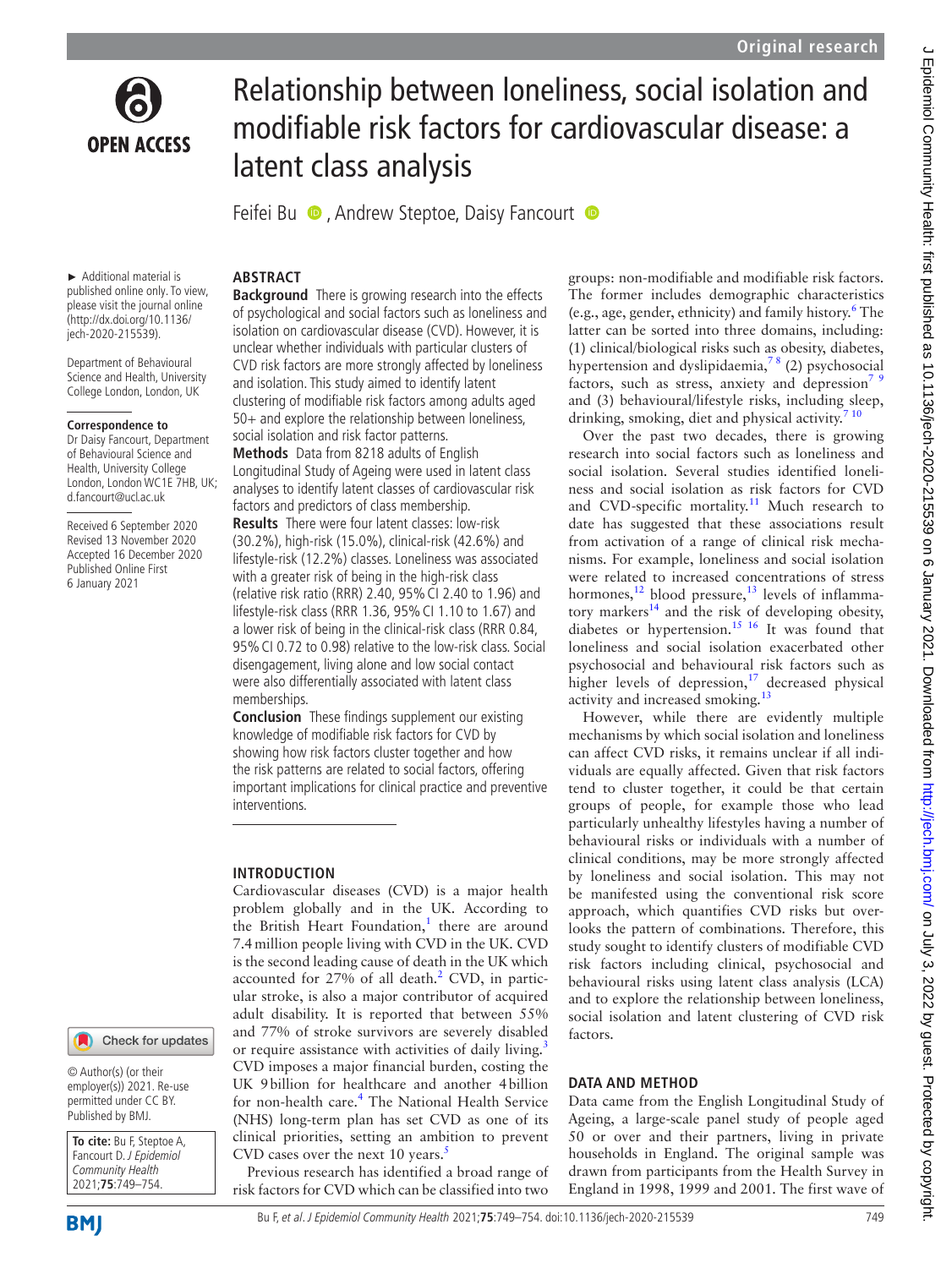## **Original research**

data collection took place in 2002/2003, and participants have been followed biennially since. Data collection is carried out though face-to-face interviews, self-completion questionnaires and nurse visits (every 4years). We used wave 4 (2008/2009) in this study because some variables of interest were not measured at earlier waves. Of 9886 core members in this wave, 8218 participants had a nurse visit to provide the data relevant to our analyses. Further analysis including covariates excluded participants with missing values, reducing the sample size to 5947.

## **CVD risk indicators**

Our analysis included risk indicators that were commonly used in risk assessment models such as the Systematic Coronary Risk Evaluation<sup>18</sup> and Framingham Risk Score.<sup>19</sup> These included hypertension, high cholesterol, diabetes, obesity and smoking. In addition, we also considered other indicators identified in the literature, such as depression, abnormal sleep, drinking, diet and physical activity.<sup>7</sup> <sup>10</sup>

Hypertension was defined as having a diagnosis or a systolic blood pressure ≥140mm Hg or diastolic blood pressure ≥90mm Hg.<sup>[20](#page-4-15)</sup> Cholesterol risk was derived based on total cholesterol to high-density lipoprotein (HDL) cholesterol (TC/HDL-C) ratio,  $>4$  for men and  $>3.5$  for women.<sup>[21](#page-4-16)</sup> Diabetes was defined as having a diagnosis or a fasting glucose level  $\geq 7$  mmol/L.<sup>[22](#page-4-17)</sup> Abdominal obesity was defined as having a waist circumference ≥102 cm for men and ≥88 cm for women.<sup>[23](#page-4-18)</sup>

Depression was measured using the eight-item Centre for Epidemiological Studies-Depression (CES-D) Scale, in addition to diagnoses of depression. The cut-off point 4 of the CES-D scale was used for defining serious depressive symptoms.<sup>[24](#page-4-19)</sup>

Both long and short sleep durations have been associated with CVD.<sup>[25](#page-4-20)</sup> We defined disturbed sleep as  $\leq$ 5 hours or  $\geq$ 9 hours.<sup>[26](#page-4-21)</sup> Smoking was coded as a binary variable indicating whether participants were current smokers. Heavy drinking was defined as if participants drank daily and had ≥14 units of alcoholic drink in the past week. Poor diet was defined as having  $\leq 5$ portions of fruits and vegetables daily. Physical inactivity was defined as exercising less than weekly at either vigorous (eg, running, swimming, cycling, aerobics etc.) or moderate levels (eg, gardening, walking etc.).

Most of these risk variables were positively associated with each other as expected (see [online supplemental figure S1](https://dx.doi.org/10.1136/jech-2020-215539)). However, heavy drinking was negatively associated with many other risks. It was possible that drinking was confounded with social factors, for example, the frequency of social interactions. Therefore, drinking was excluded from the analyses.

## **Loneliness and social isolation**

Loneliness was measured using the three-item University of California, Los Angeles (UCLA) loneliness scale. Social isolation was measured in three ways. Living alone was coded as a binary variable to capture domestic isolation. Low social contact was derived from the frequency of social contacts (meeting up or speaking on the phone) with children, relatives and friends (a six-point scale from three or more times a week to never). Finally, social disengagement was measured by the frequency of (1) group membership (none, one group or two or more groups), (2) formal volunteering (a five-point scale from never to twice a month or more) and (3) engagement with cultural activities, for example, going to museums and exhibitions (a six-point scale from never to twice a month or more). Both low social contact and social disengagement were generated by confirmatory factor analysis (CFA) using the mean-adjusted and variance-adjusted

weighted least squares (WLSMV) estimator. Both were standardised to a mean of 0 and standard deviation (SD) of 1, with higher scores indicating less social contact and increased social disengagement.

### **Other covariates**

In addition to modifiable risk factors in the LCA model, our analyses also included non-modifiable risk factors, including gender (women vs men), ethnicity (white vs non-white) and age groups (50–59, 60–69, 70–79, 80+). There were also a set of socioeconomic measures, including education (degree or above, a level or below, no qualification), social class recoded from the National Statistics Socio-Economic Classification (high, medium, low) and household wealth in deciles. Finally, we considered existing CVD diagnoses, a binary variable indicating whether participants had reported any of the following diagnoses: angina, heart attack, congestive heart failure, heart murmur, abnormal heart rhythm, stroke and other heart disease.

## **Statistical analysis**

We used LCA to depict the clustering of modifiable CVD risks. LCA posits that there is an underlying latent structure that divides a population into mutually exclusive and exhaustive classes. To determine the number of classes, we compared model fits on the basis of Akaike information criterion (AIC) and Bayesian information criterion (BIC). For both indices, smaller values indicate a finer balance between model fit and parsimony. We started with an unconditional LCA model, including only modifiable risk factors. We then introduced loneliness and social isolation measures as predictors of the latent class membership (model I). We then further added socioeconomic measures and existing CVD conditions (model II). These were estimated based on a multinomial logistic regression implemented simultaneously with the LCA model. CFA scores with WLSMV estimators were generated in R 3.5.1, but the full analyses were carried out using Stata V.15.

# **RESULTS**

## **Descriptive**

Of 8218 participants without missing values in any of the CVD risk indicators, 51% had hypertension, 55% with high cholesterol, 9% diabetes, 54% abdominal obesity, 17% depression. Approximately 6% of participants experienced disturbed sleep. About 12% of them were current smokers, 43% not having a healthy diet and 34% being physically inactive. For sample demographic characteristics, see [online supplemental table S1.](https://dx.doi.org/10.1136/jech-2020-215539)

## **Latent classes**

Starting with a single-class model, additional classes improved the model fit up to a four-class specification ([figure](#page-2-0) 1A). BIC marginally increased from the four-class to five-class model, so the four-class model was identified as the optimal solution. As shown in [figure](#page-2-0) 1B, the largest was class 3 (about 42.6%), followed by class 1 (30.2%), class 2 (15.0%) and class 4 (12.2%). The predicted probabilities of risk indicators for each class are shown in [figure](#page-2-1) 2. Class 1 was termed the 'low-risk' group which consisted of people with a healthy lifestyle and a very low probability of having clinical risks. Class 2 contained people with a very high probability of having both clinical and behavioural risks (in particular, poor diet and physical inactivity). It was labelled as the 'high-risk' group. Class 3 which was characterised as having a high probability of clinical risks but a relatively healthy lifestyle was labelled as the 'clinical-risk' group. Finally,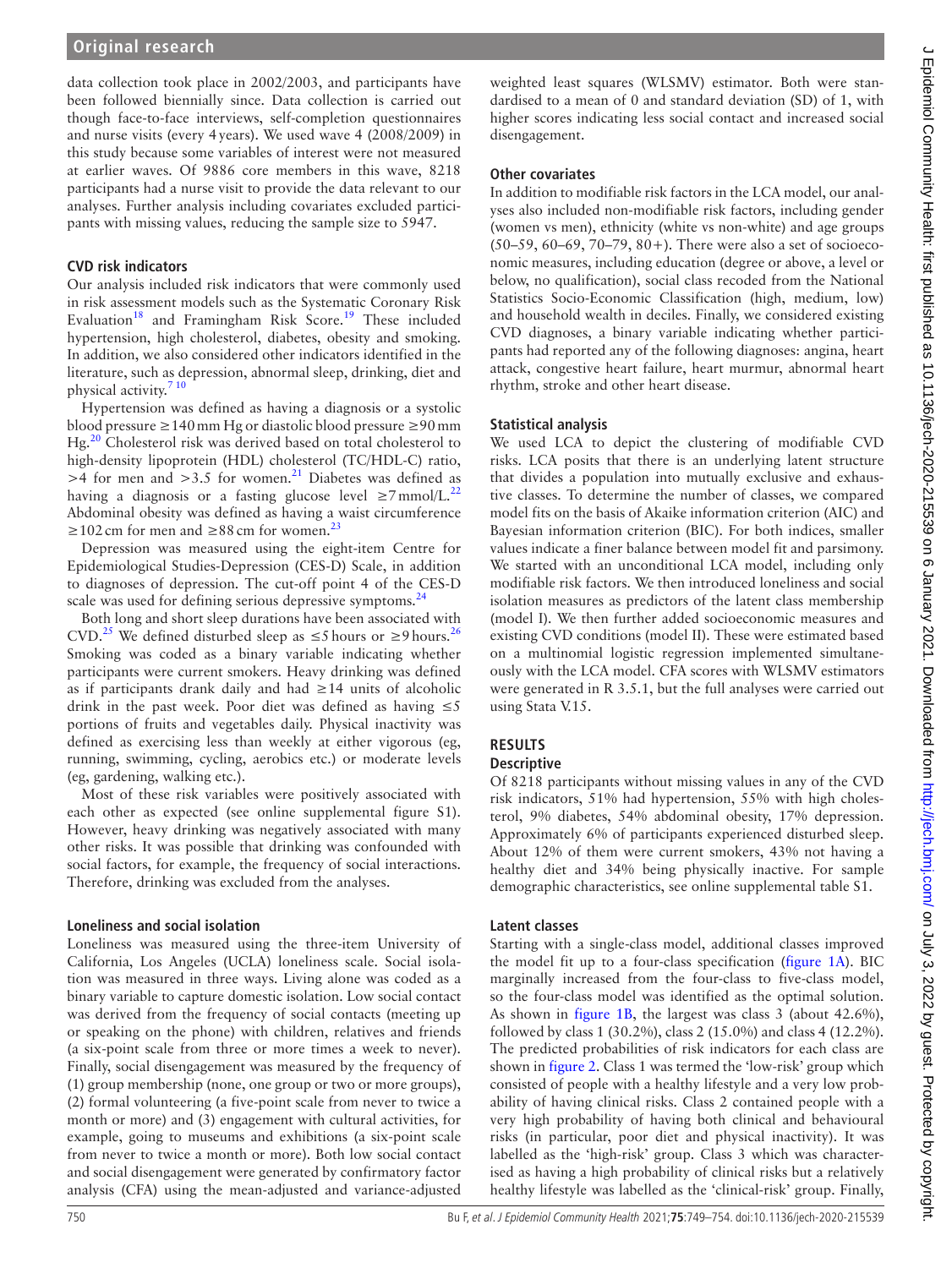

<span id="page-2-0"></span>**Figure 1** Model fit indices and predicted probability of class membership. AIC, Akaike information criterion; BIC, Bayesian information criterion.

class 4 was characterised as having an unhealthy lifestyle, but with only a moderate probability of having clinical risks. This was labelled as the 'lifestyle-risk' group.

#### **Loneliness, isolation and class membership**

[Table](#page-3-0) 1 reports the estimated relative risk ratio (RRR) and 95% CI for loneliness and social isolation measures using the low-risk class as reference. In the full model, loneliness was especially associated with the probability of being in the high-risk class (model II: RRR 2.40, 95%CI 2.40 to 1.96) and the lifestyle-risk class (model II: RRR 1.36, 95%CI 1.10 to 1.67) relative to the low-risk class. People who were lonely were less likely to be in the clinical-risk class (model II: RRR 0.84, 95%CI 0.72 to 0.98). Living alone was associated with higher risk of being in all three classes than the low-risk class, but when additionally controlling for socioeconomic factors and existing CVD conditions, only the association with being in the lifestyle-risk class remained (model II: RRR 1.86, 95%CI 1.18 to 2.91). Low social contact was only



<span id="page-2-1"></span>**Figure 2** Predicted probabilities of cardiovascular disease risks by latent classes from latent class analysis.

associated with a lower risk of being in the high-risk class (model II: RRR 0.78, 95%CI 0.66 to 0.92). Finally, social disengagement was associated with a higher risk of being in the lifestylerisk class especially (model II: RRR 3.70, 95%CI 2.91 to 4.70), as well as the high-risk class (model II: RRR 3.03, 95%CI 2.40 to 3.83) and the clinical-risk class (model II: RRR 1.22, 95%CI 1.04 to 1.43).

[Figure](#page-3-1) 3 presents the predicted probability of class membership by loneliness and social isolation from the full model. Higher levels of loneliness were markedly associated with increased probability of being in the high-risk class and lowered probability of being in the clinical-risk class as well as a slight decrease of being in the low-risk class [\(figure](#page-3-1) 3A). Greater social disengagement was associated with declines in the probability of being in the low-risk or clinical-risk classes and increased probability of being in the lifestyle-risk and high-risk classes ([figure](#page-3-1) 3B). Living alone was associated with a lower probability of being in the low-risk class and a higher probability of being in the lifestyle-risk class ([figure](#page-3-1) 3C). Finally, lower social contact was associated with a slight decrease in probability of being in the high-risk class and a slight increase of being in the lifestylerisk class (non-significant) [\(figure](#page-3-1) 3D).

As a sensitivity analysis, we also fitted a multigroup latent class model by gender. No evidence was found that the latent structure of CVD risks differed between men and women (see [online](https://dx.doi.org/10.1136/jech-2020-215539) [supplemental figures S2 and S3](https://dx.doi.org/10.1136/jech-2020-215539)).

#### **DISCUSSION**

Our analyses identified four latent classes of modifiable CVD risks among older adults: (1) a low-risk class with few risks, (2) high-risk class with a range of risk factors, (3) clinical-risk class, who have poor health but a healthy lifestyle and (4) lifestyle-risk class, who have an unhealthy lifestyle but relatively good health. Further, we found that social disengagement was consistently associated with being in one of the higher-risk classes (classes 2–4), while other social factors, such as loneliness, living alone and low social contact had differential associations with different patterns of modifiable risks.

We found that modifiable CVD risk factors tend to cluster around two groups: clinical and lifestyle risks. As a result, people with hypertension have a high probability of having other CVD-related clinical conditions; and poor diet is likely to be companied by other lifestyle risks, such as smoking and physical inactivity. This echoes previous studies that have shown a high prevalence of concomitant conditions, such as diabetes, hypertension, dyslipidaemia and obesity, $27$ and the clustering of health behaviours within individ-uals.<sup>[28](#page-5-0)</sup> No class exhibits a mixture of high and low lifestyle or clinical risks. Moreover, we found that depression tend to cooccur specifically with lifestyle risks. This is supported by evidence showing a strong association between lifestyle measures and depression.<sup>29</sup> Notably, depression was not characteristic of the clinical-risk class. While depression is often comorbid with conditions such as hypertension, diabetes and obesity, $30-32$  our results suggest two possibilities. Either among individuals with these physical health conditions, an absence of depression might help to buffer against the risk of engaging in unhealthy behaviours,  $33$  or the engagement in a healthy lifestyle might help to reduce the risk of developing depression.[29](#page-5-1)

Our findings build on previous literature suggesting that social factors are associated with CVD risk, but extends these findings by showing differential associations with different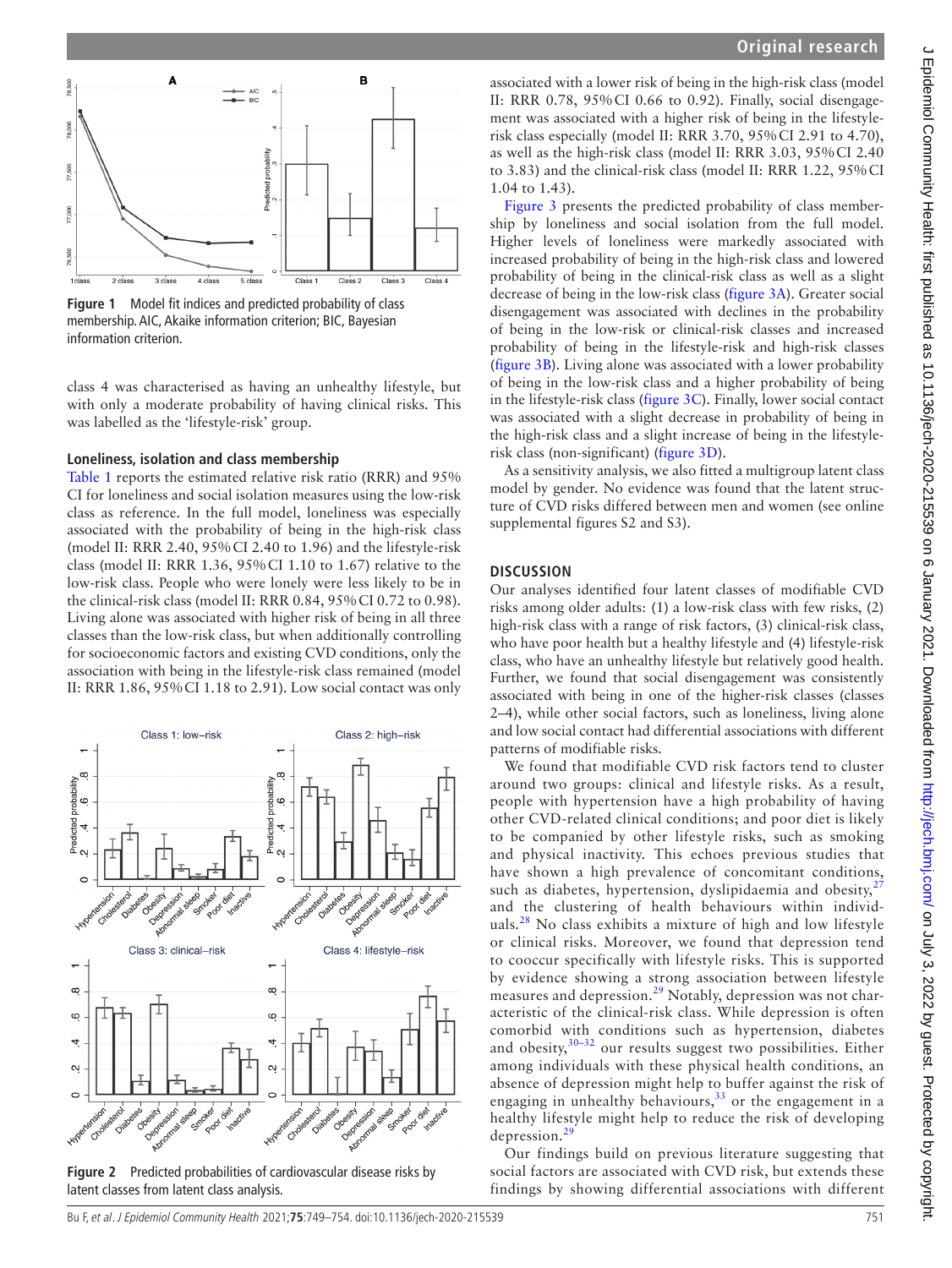<span id="page-3-0"></span>**Table 1** Relative risk ratio (RRR) and 95% CI from the latent class analysis model with covariates using the low-risk group as the reference (N=5947)

|                                                 | Class 2:<br>high-risk<br>(vs low-risk) |              |         | Class 3:<br>clinical-risk<br>(vs low-risk) |              |         | Class 4:<br>lifestyle-risk<br>(vs low-risk) |              |         |
|-------------------------------------------------|----------------------------------------|--------------|---------|--------------------------------------------|--------------|---------|---------------------------------------------|--------------|---------|
|                                                 | <b>RRR</b>                             | 95% CI       | P value | <b>RRR</b>                                 | 95% CI       | P value | <b>RRR</b>                                  | 95% CI       | P value |
| Model I(controlling for age, gender, ethnicity) |                                        |              |         |                                            |              |         |                                             |              |         |
| Loneliness                                      | 2.44                                   | 2.02 to 2.96 | 0.014   | 0.83                                       | 0.71 to 0.96 | < 0.001 | 1.45                                        | 1.19 to 1.78 | < 0.001 |
| Living alone                                    | 1.77                                   | 1.20 to 2.60 | 0.037   | 1.39                                       | 1.02 to 1.89 | 0.004   | 3.11                                        | 2.06 to 4.67 | < 0.001 |
| Low social contact                              | 0.71                                   | 0.61 to 0.82 | 0.283   | 0.94                                       | 0.84 to 1.05 | < 0.001 | 1.00                                        | 0.84 to 1.18 | 0.994   |
| Social disengagement                            | 4.25                                   | 3.21 to 5.63 | 0.005   | 1.28                                       | 1.08 to 1.53 | < 0.001 | 5.77                                        | 4.51 to 7.37 | < 0.001 |
| Model II (model I+SES+existing CVD conditions)  |                                        |              |         |                                            |              |         |                                             |              |         |
| Loneliness                                      | 2.40                                   | 1.96 to 2.94 | < 0.001 | 0.84                                       | 0.72 to 0.98 | 0.025   | 1.36                                        | 1.10 to 1.67 | 0.004   |
| Living alone                                    | 1.15                                   | 0.77 to 1.72 | 0.484   | 1.19                                       | 0.87 to 1.65 | 0.276   | 1.86                                        | 1.18 to 2.91 | 0.007   |
| Low social contact                              | 0.78                                   | 0.66 to 0.92 | 0.003   | 0.95                                       | 0.84 to 1.07 | 0.425   | 1.13                                        | 0.94 to 1.35 | 0.192   |
| Social disengagement                            | 3.03                                   | 2.40 to 3.83 | < 0.001 | 1.22                                       | 1.04 to 1.43 | 0.017   | 3.70                                        | 2.91 to 4.70 | < 0.001 |

patterns of risk factors. Our most consistent finding was that social disengagement was associated with a heightened probability of being in any of the classes other than the low-risk class. Social engagement in activities such as volunteering, community groups and culture has been shown to build aspects of social capital and enhance individual's informational and structural resources.<sup>34</sup> Therefore, it is possible that individuals who are disengaged have less access to such support and are more likely to lead unhealthy lifestyles and accumulate avoidable health conditions. Importantly, this finding persisted independent of wealth, social class and education, suggesting it does not merely reflect socioeconomic factors. Further, the association was less strong for the clinical-risk group, who may already be engaging more proactively in healthy behaviours.

We also found that loneliness was associated with an increased probability of being in the high-risk class but a lowering probability of being in the clinical-risk class. The high-risk versus clinical-risk class is differentiated by the fact that the former contains individuals with depression who are engaging in



<span id="page-3-1"></span>**Figure 3** Predicted probabilities of latent cardiovascular disease risk groups.

unhealthy behaviours while the clinical-risk group contains individuals who have poor health but a healthy lifestyle and little evidence of depression. This is consistent with previous research showing that individuals who are lonely are more likely to be depressed and engage in unhealthy behaviours.<sup>35</sup> However, it is notable that loneliness is associated with a lower risk of being in the clinical-risk group compared with the low-risk group. Levels of depression were similar across these two classes, such that the only major difference is that the clinical-risk group has poor health conditions. One potential explanation for this finding could be that people from the clinical-risk group may have engaged in more healthy behaviours as a result of their health conditions; a behavioural change that could have caused them to consider their lives more broadly and led them to address any deficits in the quality of their social interactions. However, this remains to be tested further.

Our third finding was that living alone and low social contact only had small associations with class membership. Living alone was associated with a higher probability of being in the lifestylerisk group, which could be due to the absence of another to help modify unhealthy behaviours.<sup>[36](#page-5-6)</sup> Indeed, it has previously been shown that people are more likely to make a positive health behaviour change if their partner does too. $37$  But any other associations for living alone were attenuated when accounting for socioeconomic factors. Further, low social contact was associated with a lower probability of being in the high-risk class. It is possible that unhealthy behaviours among individuals with existing health conditions may be partly driven by socialising.<sup>[38](#page-5-8)</sup> Conversely, among individuals who have fewer health conditions (the lifestyle-risk group) or are being more proactive in their health behaviours (the clinical-risk group), social contact does not present as a vulnerability. It is also relevant to draw parallels between the finding for low social contact and social disengagement and the probability of being in the high-risk group. Low social contact presents a decreased risk of being high risk, while engagement with community activities has protective associations. This builds on findings from studies showing that engagement in community activities can help to build factors such as self-esteem, self-efficacy and agency that may support health behaviours.<sup>[39](#page-5-9)</sup>

To our knowledge, our study is the first to investigate the latent structure of modifiable cardiovascular risks in a western context. It has the advantage of a large and representative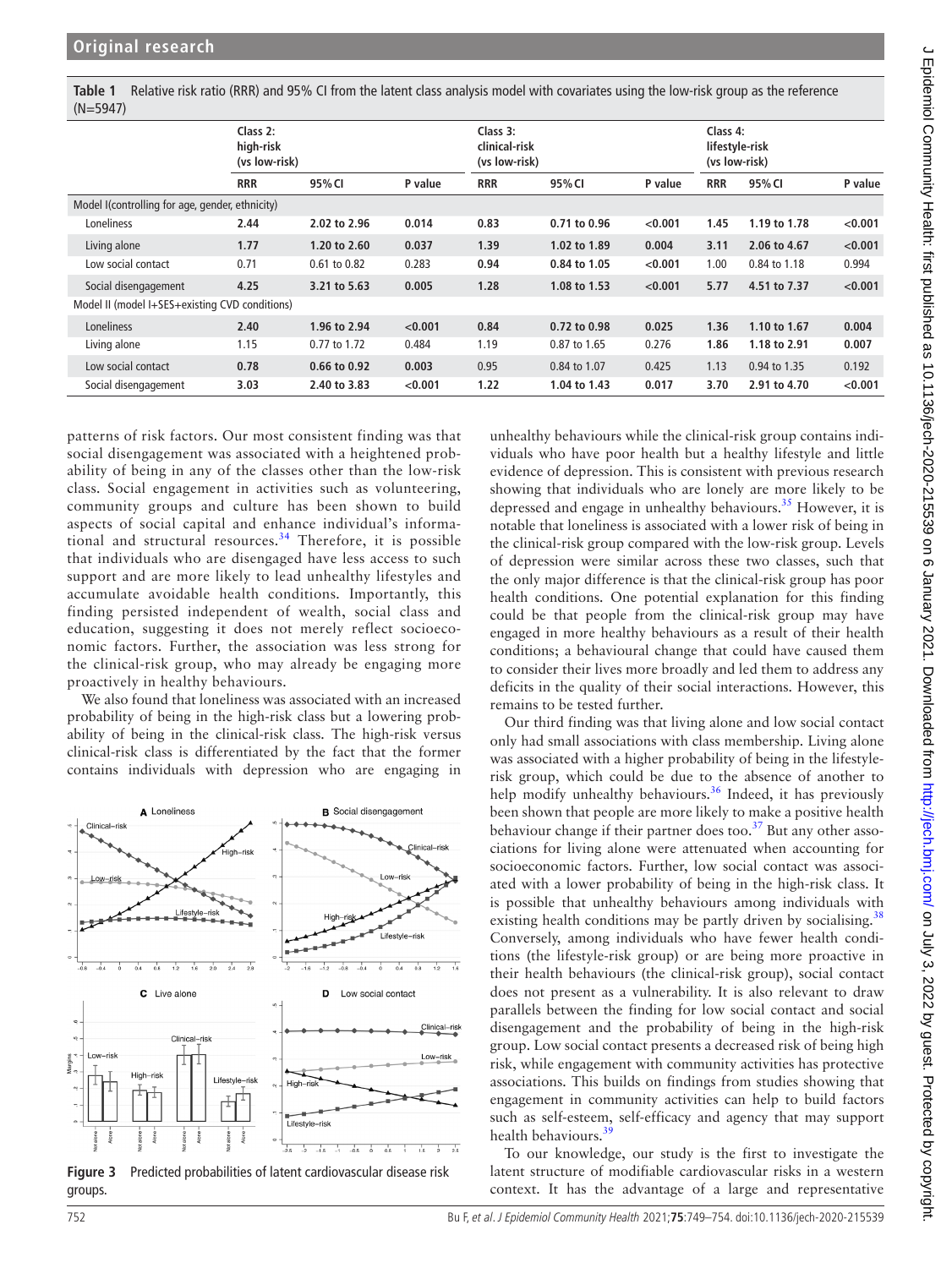sample. Moreover, our study has shown the link between social factors and the latent structure of cardiovascular risks for the first time. However, the study is not without limitations. First, our list of risk indicators is by no means exhaustive. Due to data constraint, we were unable to consider other risk factors such as stress. Further, as our analysis is based on people aged 50 or over, it remains unknown whether the same pattern occurs in younger age groups. Finally, this is a cross-sectional study, so causality cannot be established and our results must be interpreted with caution. Future research could explore how clusters of CVD risk factors evolve over time and which changing behavioural or clinical risk patterns pose the highest risk for CVD.

Overall, these findings supplement our existing knowledge of modifiable CVD risk factors by showing how different risks cluster together, and shows for the first time the differential patterns of association with different social factors. This study has implications for clinical practice, where an understanding of risk patterns could support the development of interventions for different groups of people, offering tailored health recommendation protocols.

# **What is already known on this subject**

► Previous research has established a range of cardiovascular disease (CVD) risk factors. There has been evidence for the association between social factors, such as loneliness and social isolation, and CVD events and risks.

## **What this study adds**

► This study has shown for the first time the latent structure of the modifiable cardiovascular disease (CVD) risk factors in a Western context. Further, it shows how loneliness and different aspects of social isolation are differentially associated with the latent classes of CVD risk factors. Our findings offer important implications for clinical practice and preventive interventions.

**Correction notice** This article has been corrected since it first published. The provenance and peer review statement has been included.

**Contributors** All authors conceived and designed the study. FB analysed the data and FB and DF wrote the first draft. All authors provided critical revisions. All authors read and approved the submitted manuscript.

**Funding** The funding for English Longitudinal Study of Aging is provided by the National Institute on Aging [R01AG017644] and a consortium of UK government departments coordinated by the Economic and Social Research Council. DF was supported by the Wellcome Trust [205407/Z/16/Z]. This research was supported through a grant from the Leverhulme Trust [PLP-2018-007].

**Competing interests** None declared.

**Patient consent for publication** Not required.

**Provenance and peer review** Not commissioned; externally peer reviewed.

**Data availability statement** Data are available in a public, open access repository. Data from ELSA are available from the UK Data Service [\(https://](https://ukdataservice.ac.uk/) [ukdataservice.ac.uk/\)](https://ukdataservice.ac.uk/). The access to the linked data with Hospital Episode Statistics can be obtained from NatCen.

**Supplemental material** This content has been supplied by the author(s). It has not been vetted by BMJ Publishing Group Limited (BMJ) and may not have been peer-reviewed. Any opinions or recommendations discussed are solely those of the author(s) and are not endorsed by BMJ. BMJ disclaims all liability and responsibility arising from any reliance placed on the content. Where the content includes any translated material, BMJ does not warrant the accuracy and reliability of the translations (including but not limited to local regulations, clinical guidelines, terminology, drug names and drug dosages), and is not responsible for any error and/or omissions arising from translation and adaptation or otherwise.

**Open access** This is an open access article distributed in accordance with the Creative Commons Attribution 4.0 Unported (CC BY 4.0) license, which permits others to copy, redistribute, remix, transform and build upon this work for any purpose, provided the original work is properly cited, a link to the licence is given, and indication of whether changes were made. See: [https://creativecommons.org/](https://creativecommons.org/licenses/by/4.0/) [licenses/by/4.0/.](https://creativecommons.org/licenses/by/4.0/)

## **ORCID iDs**

Feifei Bu<http://orcid.org/0000-0003-2060-3768> Daisy Fancourt <http://orcid.org/0000-0002-6952-334X>

## **REFERENCES**

- <span id="page-4-0"></span>1 British Heart Foundation. Uk Factsheet, 2019.
- <span id="page-4-1"></span>2 Townsend N, Bhatnagar P, Wilkins E. Cardiovascular disease statistics London British heart Foundation, 2015.
- <span id="page-4-2"></span>3 Feigin VL, Lawes CMM, Bennett DA, et al. Stroke epidemiology: a review of population-based studies of incidence, prevalence, and case-fatality in the late 20th century. [Lancet Neurol](http://dx.doi.org/10.1016/S1474-4422(03)00266-7) 2003;2:43–53.
- <span id="page-4-3"></span>4 Wilkins E, Wilson L, Wickramasinghe K. European cardiovascular disease statistics 2017. Brussels: European Heart Network, 2017.
- <span id="page-4-4"></span>5 NHS. The NHS long term plan, 2019.
- <span id="page-4-5"></span>6 Hippisley-Cox J, Coupland C, Vinogradova Y, et al. Predicting cardiovascular risk in England and Wales: prospective derivation and validation of QRISK2. [BMJ](http://dx.doi.org/10.1136/bmj.39609.449676.25) 2008;336:1475–82.
- <span id="page-4-6"></span>7 Yusuf S, Hawken S, Ôunpuu S, et al. Effect of potentially modifiable risk factors associated with myocardial infarction in 52 countries (the INTERHEART study): casecontrol study. [Lancet](http://dx.doi.org/10.1016/S0140-6736(04)17018-9) 2004;364:937–52.
- 8 Huxley R, Mendis S, Zheleznyakov E, et al. Body mass index, waist circumference and waist:hip ratio as predictors of cardiovascular risk--a review of the literature. *Eur J Clin* [Nutr](http://dx.doi.org/10.1038/ejcn.2009.68) 2010;64:16–22.
- 9 Steptoe A, Kivimäki M, Stress KM. Stress and cardiovascular disease: an update on current knowledge. [Annu Rev Public Health](http://dx.doi.org/10.1146/annurev-publhealth-031912-114452) 2013;34:337–54.
- 10 Timmis A, Townsend N, Gale C, et al. European Society of cardiology: cardiovascular disease statistics 2017. [Eur Heart J](http://dx.doi.org/10.1093/eurheartj/ehx628) 2018;39:508–79.
- <span id="page-4-7"></span>11 Valtorta NK, Kanaan M, Gilbody S, et al. Loneliness and social isolation as risk factors for coronary heart disease and stroke: systematic review and meta-analysis of longitudinal observational studies. [Heart](http://dx.doi.org/10.1136/heartjnl-2015-308790) 2016;102:1009-16.
- <span id="page-4-8"></span>12 Hackett RA, Hamer M, Endrighi R, et al. Loneliness and stress-related inflammatory and neuroendocrine responses in older men and women. [Psychoneuroendocrinology](http://dx.doi.org/10.1016/j.psyneuen.2012.03.016) 2012;37:1801–9.
- <span id="page-4-9"></span>13 Shankar A, McMunn A, Banks J, et al. Loneliness, social isolation, and behavioral and biological health indicators in older adults. [Health Psychol](http://dx.doi.org/10.1037/a0022826) 2011;30:377-85.
- <span id="page-4-10"></span>14 Walker E, Ploubidis G, Fancourt D. Social engagement and loneliness are differentially associated with neuro-immune markers in older age: time-varying associations from the English longitudinal study of ageing. [Brain Behav Immun](http://dx.doi.org/10.1016/j.bbi.2019.08.189) 2019;82:224-9.
- <span id="page-4-11"></span>15 Whisman MA. Loneliness and the metabolic syndrome in a population-based sample of middle-aged and older adults. [Health Psychol](http://dx.doi.org/10.1037/a0020760) 2010;29:550–4.
- 16 Momtaz YA, Hamid TA, Yusoff S, et al. Loneliness as a risk factor for hypertension in later life. [J Aging Health](http://dx.doi.org/10.1177/0898264311431305) 2012;24:696-710.
- <span id="page-4-12"></span>17 Cacioppo JT, Hawkley LC, Thisted RA. Perceived social isolation makes me sad: 5-year cross-lagged analyses of loneliness and depressive symptomatology in the Chicago health, aging, and social relations study. [Psychol Aging](http://dx.doi.org/10.1037/a0017216) 2010;25:453-63.
- <span id="page-4-13"></span>18 Conroy RM, Pyörälä K, Fitzgerald AP, et al. Estimation of ten-year risk of fatal cardiovascular disease in Europe: the score project. [Eur Heart J](http://dx.doi.org/10.1016/S0195-668X(03)00114-3) 2003;24:987–1003.
- <span id="page-4-14"></span>19 D'Agostino RB, Vasan RS, Pencina MJ, et al. General cardiovascular risk profile for use in primary care: the Framingham heart study. [Circulation](http://dx.doi.org/10.1161/CIRCULATIONAHA.107.699579) 2008;117:743-53.
- <span id="page-4-15"></span>20 Mancia G, Sega R, Milesi C, et al. Blood-Pressure control in the hypertensive population. [The Lancet](http://dx.doi.org/10.1016/S0140-6736(96)07099-7) 1997;349:454-7.
- <span id="page-4-16"></span>21 Millán J, Pintó X, Muñoz A, et al. Lipoprotein ratios: physiological significance and clinical usefulness in cardiovascular prevention. [Vasc Health Risk Manag](http://www.ncbi.nlm.nih.gov/pubmed/19774217) 2009;5:757–65.
- <span id="page-4-17"></span>22 Expert Committee on the Diagnosis and Classification of Diabetes Mellitus. Report of the expert Committee on the diagnosis and classification of diabetes mellitus. [Diabetes Care](http://dx.doi.org/10.2337/diacare.26.2007.S5) 2003;26 Suppl 1:S5–20.
- <span id="page-4-18"></span>23 McGee S. Evidence-Based physical diagnosis. 4th Edn. Philadelphia: Elsevier, 2018. 24 Han B, Symptoms D. Depressive symptoms and self-rated health in community-
- <span id="page-4-19"></span>dwelling older adults: a longitudinal study. [J Am Geriatr Soc](http://dx.doi.org/10.1046/j.1532-5415.2002.50411.x) 2002;50:1549-56.
- <span id="page-4-20"></span>25 Cappuccio FP, Cooper D, D'Elia L, et al. Sleep duration predicts cardiovascular outcomes: a systematic review and meta-analysis of prospective studies. [Eur Heart J](http://dx.doi.org/10.1093/eurheartj/ehr007) 2011;32:1484–92.
- <span id="page-4-21"></span>26 Min Y, Slattum PW. Poor sleep and risk of falls in community-dwelling older adults: a systematic review. [J Appl Gerontol](http://dx.doi.org/10.1177/0733464816681149) 2018;37:1059-84.
- <span id="page-4-22"></span>27 Weycker D, Nichols GA, O'Keeffe-Rosetti M, et al. Risk-Factor clustering and cardiovascular disease risk in hypertensive patients. [Am J Hypertens](http://dx.doi.org/10.1016/j.amjhyper.2006.10.013) 2007;20:599–607.